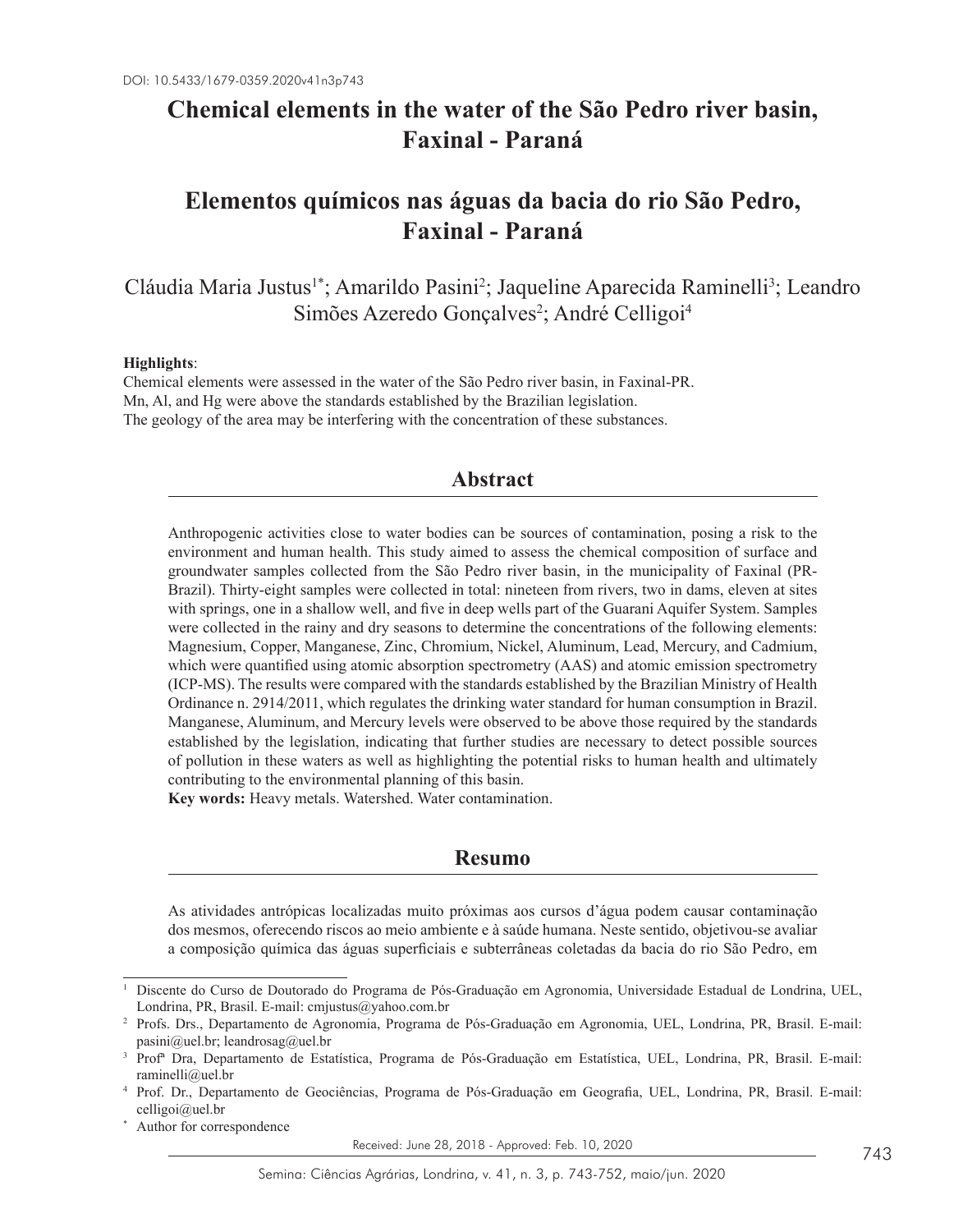Faxinal (PR-Brasil). Foram coletadas 38 amostras no total: 19 amostras em rios, duas em represas, 11 em nascentes, uma em poço raso e cinco em poços tubulares profundos do Sistema Aquífero Guarani. As amostras foram coletadas nas estações chuvosa e seca para determinar a concentração dos seguintes elementos: Magnésio, Cobre, Manganês, Zinco, Cromo, Níquel, Alumínio, Chumbo, Mercúrio e Cádmio, as quais foram quantificadas por meio de espectrometria de absorção atômica (AAS) e espectrometria de emissão atômica (ICP-MS). Os resultados foram comparados com os padrões estabelecidos pela Portaria 2914 do Ministério da Saúde, que regula o padrão de potabilidade das águas para consumo humano no Brasil. Foram observados níveis de Manganês, Alumínio e Mercúrio acima dos padrões estabelecidos pela legislação, apontando que estudos complementares são necessários para detectar possíveis fontes poluidoras nestas águas, bem como sinalizar potenciais riscos à saúde humana e, assim, contribuir para o planejamento ambiental da referida bacia.

**Palavras-chave:** Metais pesados. Bacia hidrográfica. Contaminação hídrica.

In rural areas, the deterioration in water quality is particularly associated with intensive land use and poor agricultural management, resulting in toxic substances contaminating the adjacent water bodies. Studies conducted to evaluate the concentrations of these contaminants have reported a significant increase in the levels of residue associated with the use of agrochemicals (Chiarello et al., 2017).

In the state of Paraná (Brazil), traditionally characterized by varied agricultural activities, the monitoring of toxic chemical compounds (e.g., metals) has indicated that one of the possible sources of these substances can be the use of pesticides or even fertilizers that contain these substances, the presence of which are later reflected in nearby sources of water (Freire, Schneider, Hernandes de Freitas, Bonifácio, & Granhen Tavares, 2012). More specifically, in the municipality of Faxinal (PR-Brazil), due to the diversity of agricultural crops, the surface and groundwater from the São Pedro river basin may be exposed to heavy discharges of pollutants of anthropogenic origin, namely pesticides. In a study on the presence of pesticides in water bodies near agricultural areas of the state of Paraná, Vieira et al. (2016) detected concentrations above those permitted by the Brazilian legislation, particularly regarding DDT and its metabolites.

Given the varied risks to human health posed by heavy metal exposure and long term ingestion as well as the strong agricultural character of the area enclosing the municipality of Faxinal (PR-Brazil), our study aimed to evaluate the concentration of some of these elements in surface water and groundwater of the São Pedro river basin, in order to determine if the levels found conform to the standards set by the Brazilian Ministry of Health Ordinance 2914/2011 (Portaria n. 2914, 2011).

The study area (Figure 1) is encompassed by the rectangle, with the upper left and lower right vertices representing point A (UTM-N: 7,346,277, UTM-E: 465,897) and B (UTM-N: 7,351,365 and UTM-E: 471,654), respectively.

This region is occupied by rural properties developing different agricultural crops, especially wheat and oat during the winter, transitioning to soy and corn during the summer. In addition to the cultivation of grains, irrigated tomatoes are cultivated in greenhouses throughout the year. The region is also marked by cattle and poultry farming as well as reforestation areas, among other uses (characterized in Figure 1).

Water samples were collected in February and August 2013, during the rainy and dry seasons, respectively. Thirty-eight samples were collected in total: 19 from rivers, two from dams, 11 at sites with springs, one in a shallow well and five from sites with deep tubular wells part of the Guarani Aquifer System (GAS), which serve as water supply for the population of Faxinal (Figure 1). As shown in the figure, the samples at points 26 and 33 were collected from deep tubular wells used for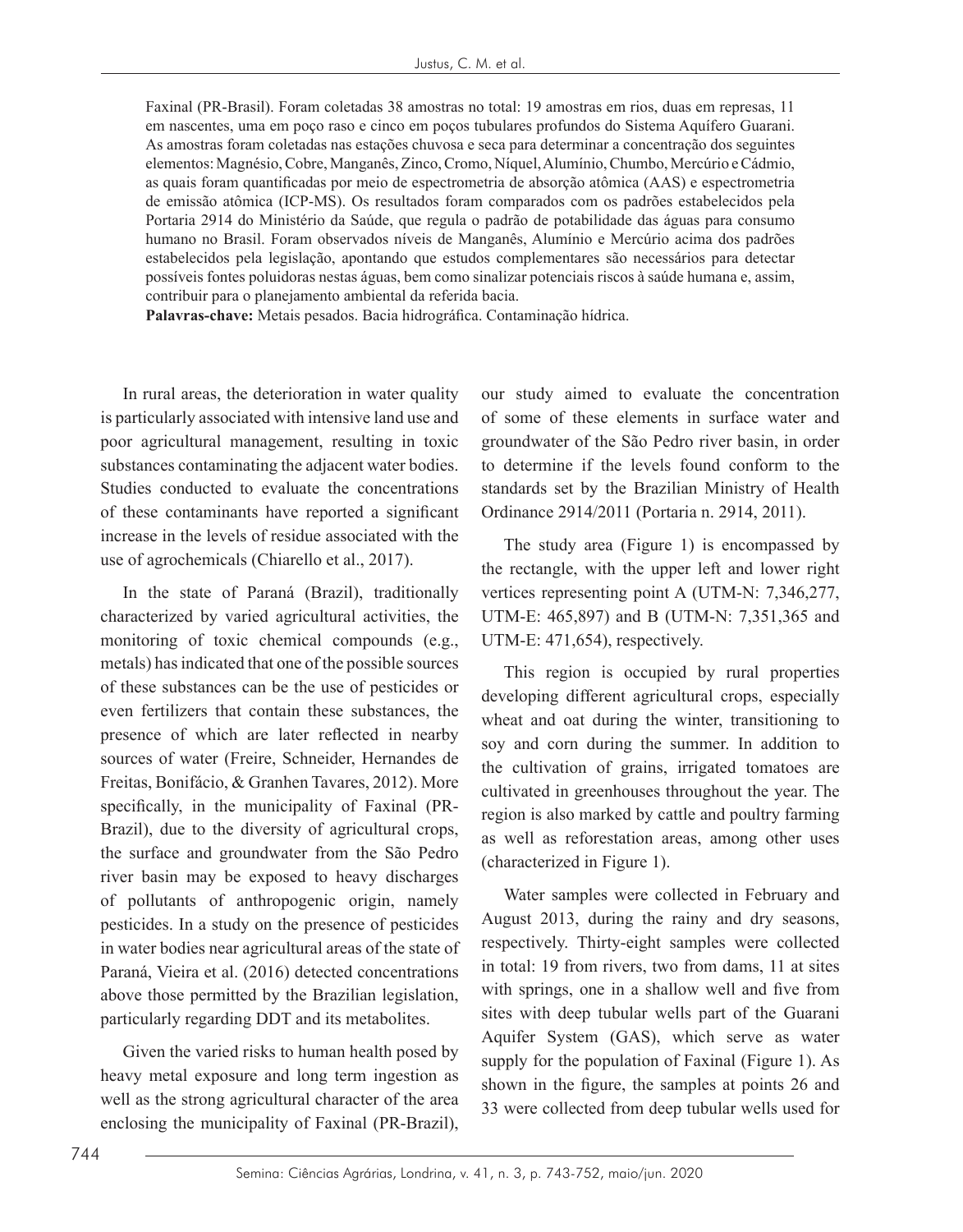the public water supply network of Faxinal, which also relies on the superficial water supply from the São Pedro River basin, with catchment stations at sampling points 15 and 32.

Samples were collected using 1.5-L polyethylene bottles properly identified and previously washed with deionized water for decontamination. In order to avoid any interference, the flasks were rinsed five times with the water to be analyzed prior to the elements: Magnesium  $(Mg)$ , Copper  $(Cu)$ , collection of the actual sample. The samples were  $\frac{\text{Manganes (Mn)} }{\text{Mif } \text{Mif } \text{Mif } \text{Mif } \text{Mif } \text{Mif } \text{Mif } \text{Mif } \text{Mif } \text{Mif } \text{Mif } \text{Mif } \text{Mif } \text{Mif } \text{Mif } \text{Mif } \text{Mif } \text{Mif } \text{Mif } \text{Mif } \text{Mif } \text{Mif } \text{Mif } \text{Mif } \text{Mif } \text{Mif } \$ preserved with concentrated nitric acid and packed  $\frac{N_{\text{R}}}{N_{\text{R}}}\left(\frac{N_{\text{R}}}{N_{\text{R}}}\right)$ , Aluminum (Al), Lead (Pb), Mercury in ice styrofoam (Souza & Dersio, 1997). with detection in the focus on the detection of the following inorganic<br>to avoid any interference the flasks were rinsed focus on the detection of the following inorganic

Subsequently, the water samples were analyzed at the Agricultural Research Support Laboratory (LAPA) of the State University of Londrina. The concentrations of the chemicals elements in the samples were measured using atomic absorption spectrometry (AAS) and induced argon plasma atomic emission spectrometry (ICP-MS), with a elements: Magnesium (Mg), Copper (Cu), Manganese (Mn), Zinc (Zn), Chromium (Cr), Nickel (Ni), Aluminum (Al), Lead (Pb), Mercury (Hg), and Cadmium (Cd).



Figure 1. Water sampling points and agricultural activities **Figure 1.** Water sampling points and agricultural activities carried out at the surface of the São Pedro River basin in Faxinal (PR-Brazil).  $\frac{\text{cm}}{\text{p}}$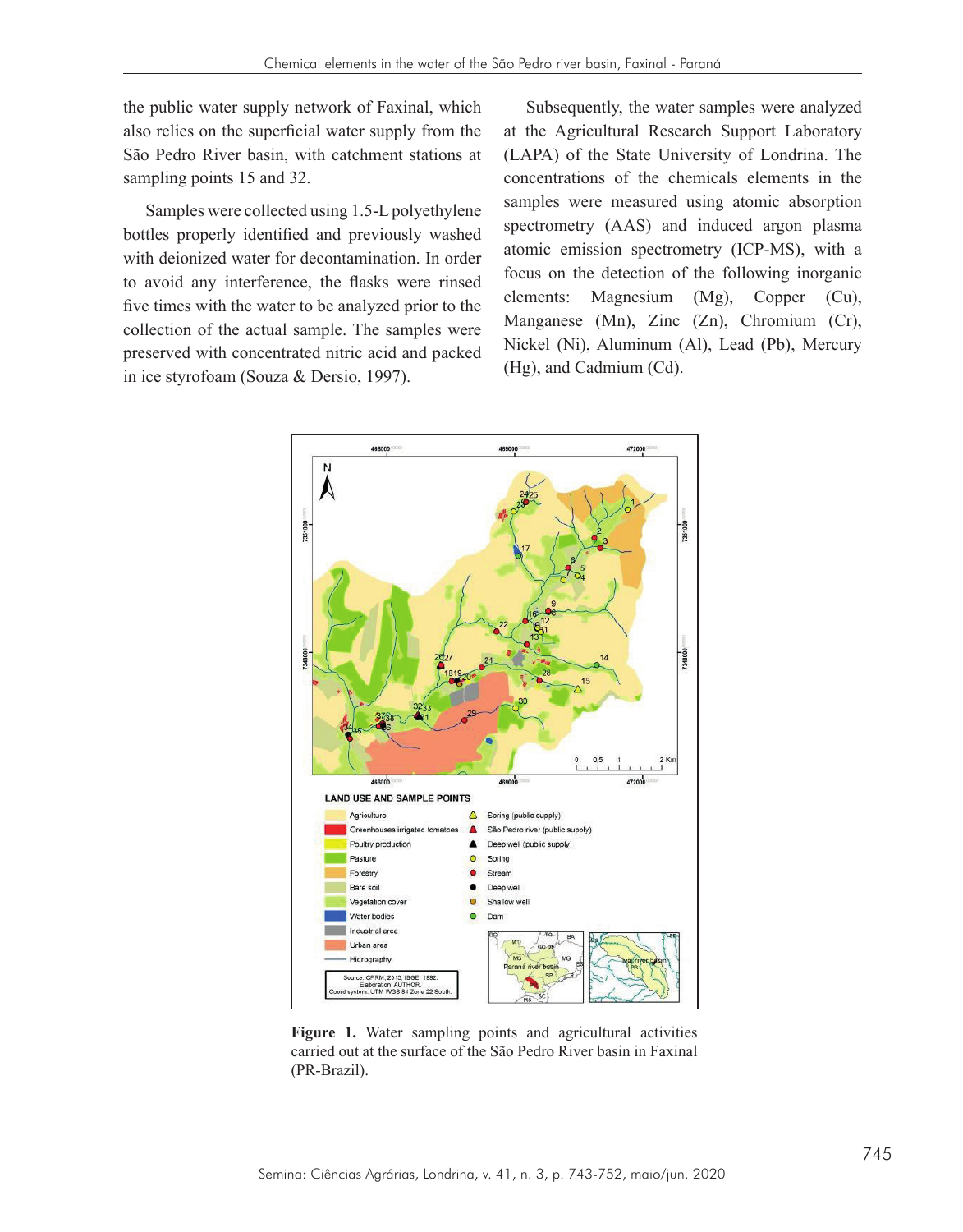It is noteworthy that punctual analyses (15 sites) were performed prior to chemical analyses, which resulted in pH ranging from 5.9 to 7.7, with an average value of 6.9 in the basin studied (Justus, 2012), interfering with the solubilization of substances suspended in water.

The concentrations of the chemical substances detected in surface and groundwater of the São Pedro basin during the rainy and dry seasons were compared with the maximum permitted values (MPV) established by Ordinance 2914/2011 (Portaria n. 2914, 2011), which regulates the use and monitoring procedures of drinking water and its potability standards.

Data analysis was carried out using UPGMA hierarchical cluster analysis with standardized Euclidean distance and processed in R (http: www-r-project.org) using the cluster and heatmap packages.

The levels of chemical elements detected in the water samples are shown in Table 1. It was observed that, in some samples, Mg and Al levels exceeded the limits of 0.1 and 0.2 mg/L respectively, which are the levels allowed by the legislation. Some samples also showed Hg levels above those recommended by Ministry of Health Ordinance 2914, which is 0.001 mg/L, for water to be considered potable (Portaria n. 2914, 2011).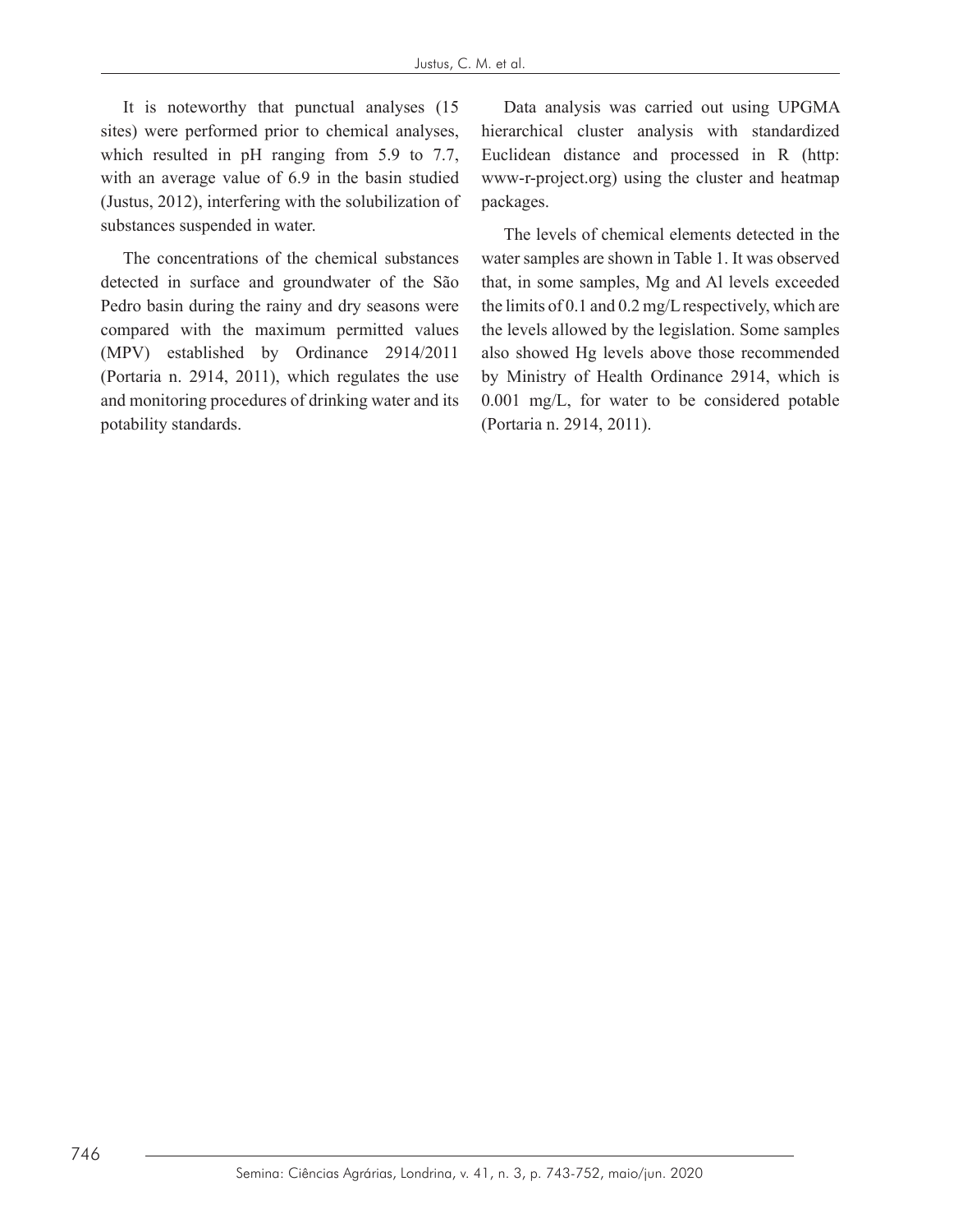| $\overline{c}$        | $0.005$ mg<br>$\mathbb{L}$                   | Rainy            | $\sum^\oplus$ | $\Xi$     | $\Xi$    | 0.0000114 | 0.00025  | $\Xi$     | $\Xi$            | 0.000377 | $\Xi$     | 0.000173    | $\beta$            | $\in \,$       | $\Xi$     | 0.000267  | $\Xi$           | $\Xi$           | g       | $\Xi$           | g             | g              | $\Xi$          | g        | g        | $\Xi$           | $\Xi$            |
|-----------------------|----------------------------------------------|------------------|---------------|-----------|----------|-----------|----------|-----------|------------------|----------|-----------|-------------|--------------------|----------------|-----------|-----------|-----------------|-----------------|---------|-----------------|---------------|----------------|----------------|----------|----------|-----------------|------------------|
|                       |                                              | $\sum_{i=1}^{n}$ | 0.011         | 0.008     | 0.008    | 0.008     | 0.006    | 0.006     | 0.006            | 0.006    | 0.006     | 0.006       | 0.006              | 0.006          | 0.006     | 0.005     | 0.005           | 0.005           | 0.005   | 0.005           | 0.005         | 0.005          | 0.005          | 0.005    | 0.005    | 0.005           | 0.005            |
| Hg                    | $0.001$ mg                                   | Rainy            | 0.00204       | 0.00106   | 0.00094  | 0.00091   | 0.000826 | 0.000826  | 0.000786         | 0.000795 | 0.000718  | 0.000775    | 0.000732           | 0.000727       | 0.00075   | 0.000721  | 0.000741        | 0.000741        | 0.00072 | 0.000754        | 0.00069       | 0.000693       | 0.000744       | 0.000774 | 0.000697 | 0.000716        | 0.000714         |
| Pb                    | $0.01$ mg<br>$\vec{\mathbf{L}}$              | Dry              | 0.003         | 0.0004    | 0.005    | 0.00003   | 0.0002   | 0.001     | 0.00001          | 0.00001  | 0.0003    | $<$ LD      | $0.0007$           | 0.0002         | 0.000005  | $0.001\,$ | 0.0005          | $0.001\,$       | 0.0001  | 0.0001          | $<$ LD        | 0.0003         | 0.0001         | $<$ LD   | Œ>       | $\overline{CD}$ | 0.0002           |
|                       |                                              | $\sum_{i=1}^{n}$ | 0.052         | 0.049     | 0.047    | 0.015     | 0.038    | 0.361     | 0.022            | 0.018    | 0.306     | $0.007$     | 0.047              | 0.365          | 0.113     | 0.014     | 0.021           | 0.27            | 0.038   | 0.114           | 0.031         | 0.041          | 0.045          | 0.279    | 046      | 0.32            | 0.035            |
| ₹                     | $0.2 \text{ mg}$                             | Rainy            | 0.112         | 0.096     | 0.021    | 0.053     | 0.068    | 0.007     | $\overline{0.1}$ | 0.058    | 0.082     | $0.07$      | 0.114              | 0.112          | 0.086     | 0.079     | 0.14            | 0.14            | 0.186   | 0.106           | 0.072         | 0.145          | 0.074          | 0.186    | 1.065    | 0.113           | 0.092            |
| Ż                     | mg $\mathbf{L}^{\text{-}1}$<br>0.07          | Dry              | 0.001         | 0.0003    | 0.001    | 0.0002    | 0.0003   | $0.001\,$ | 0.0003           | 0.0001   | 0.0003    | 0.0003      | 0.0003             | 0.0002         | 0.0002    | 0.0001    | 0.0002          | 0.0005          | 0.0003  | 0.0004          | 0.0004        | 0.0007         | 0.0004         | 0.0002   | 0.0005   | 0.0001          | 0.0002           |
| Ċ                     | mg $L^{-1}$<br>0.05                          | Rainy            | 0.004         | $0.001\,$ | 0.0009   | 0.0008    | 0.0008   | 0.001     | $0.001\,$        | 0.0008   | $0.001\,$ | 0.0009      | 0.0008             | $0.001\,$      | 0.0008    | 0.0007    | 0.0008          | $0.001\,$       | 0.0008  | 0.0008          | $0.001\,$     | 0.0008         | 0.0008         | 0.0009   | 0.0008   | 0.0007          | 0.0007           |
|                       |                                              | $\sum_{i=1}^{n}$ |               | Œ         | Œ        | Œ         | Œ        | Œ         | Œ                | Œ        | GLI >     | CD          | GT>                | $\overline{1}$ | $\bigcup$ | 0.009     | $\overline{CD}$ | $\overline{CD}$ | 0.293   | $\overline{CD}$ | Œ>            | 0.092          | 0.204          | GT>      | 0.01     | Œ               | $\sum_{i=1}^{n}$ |
| $\mathbf{z}_0$        | 5 <sub>mg</sub>                              | Rainy            | 0.089         | 0.009     | $0.01$   | 0.018     | 0.01     | 0.01      | 0.017            | 0.011    | 0.013     | 0.012       | 0.013              | 0.011          | 0.018     | 0.012     | $0.011$         | 0.013           | 0.018   | 0.029           | $0.07$        | 0.018          | 0.024          | 0.014    | 0.019    | 0.12            | 0.022            |
|                       |                                              | Dry              | 0.007         | 0.008     | $0.01\,$ | 0.002     | 0.005    | 0.056     | 0.001            | 0.001    | 0.107     | 0.001       | 0.019              | 0.018          | 0.036     | $0.01\,$  | 0.004           | 0.054           | 0.23    | 0.043           | 0.028         | 0.23           | 0.035          | 0.04     | 0.023    | 0.003           | 0.027            |
| $\sum_{n=1}^{\infty}$ | $m_{\mathcal{B}}^{\alpha}$<br>$\overline{1}$ | Rainy            | 0.0395        | 0.0203    | 0.0082   | 0.00308   | 0.021    | 0.0558    | 0.00185          | 0.00185  | 0.0702    | 0.00094     | 0.126              | 0.0108         | 0.179     | 0.021     | 0.00385         | 0.00964         | 0.0198  | 0.152           | 0.0514        | 0.386          | 0.199          | 0.103    | 0,00060  | 0.00524         | $0.04\,$         |
|                       |                                              | $\sum_{i=1}^{n}$ | 0.001         | 0.0003    | 0.0003   | $<$ LD(3) | 0.00001  | 0.003     | <b>CT&gt;</b>    | 0.0001   | 0.0005    | $<$ LD      | $\frac{1}{2}$      | 0.0008         | 0.0004    | $<$ LD    | 0.003           | $0.004$         | 0.0003  | $0.001$         | $\frac{1}{2}$ | 0.0007         | 0.0003         | 0.0005   | 0.002    | $\leq$ LD       | $\leq$           |
| ්                     | $2 \text{ mg } L^{-1}$                       | Rainy            | 0.00276       | 0.00208   | 0.00177  | 0.00169   | 0.00148  | 0.00172   | 0.002            | 0.0018   | 0.00215   | 0.00161     | 0.00149            | 0.00187        | 0.004     | 0.00227   | 0.00141         | 0.00226         | 0.00267 | 0.00277         | 0.00245       | 0.00224        | 0.00198        | 0.00228  | 0.00149  | 1.00171         | 0.00156          |
|                       |                                              | Drv              | 0.122         | 0.322     | 0.244    | 0.28      | 0.22     | 64.0      | 0.882            | 0.123    | 0.675     | 0.3         | 0.408              | 0.169          | 0.445     | 0.129     | 0.154           | 0.804           | 0.565   | 0.686           | 2.595         | 0.372          | 0.812          | 0.678    | 0.258    | 0.028           | 0.269            |
| $M_{g}$               | $NC^{(2)}$                                   | Rainy            | 0.245         | 0.276     | 0.363    | 0.086     | 0.057    | 6.5       | 0.505            | 0.054    | 0.811     | 0.127       | $\widetilde{C}$ .0 | 0.018          | 0.861     | 0.012     | 0.049           | 0.835           | 0.576   | 1.687           | 2.264         | 0.895          | 1.318          | 0.863    | $\Xi$    | $\Xi$           | 0.226            |
|                       | $MPV^{(1)}$                                  | Ponto            |               |           |          |           |          |           |                  |          |           | $\supseteq$ |                    |                |           |           |                 | 16              |         | 18              | 19            | $\overline{c}$ | $\overline{c}$ | 22       | 23       | $\overline{c}$  | 25               |

continue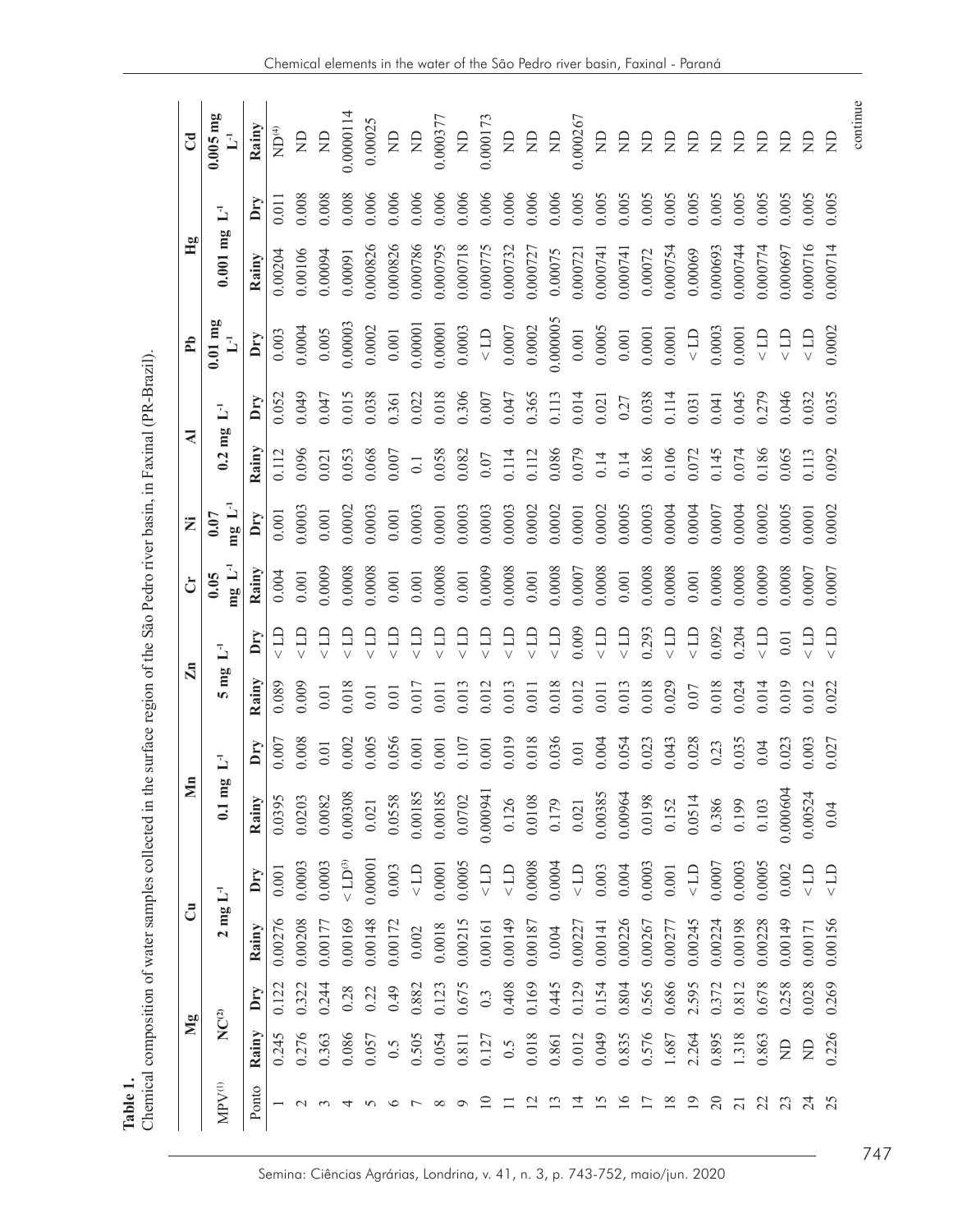| 26 | 0.613 | 0.592 | 0.00459 | 0.013     | 0.000324                                                                                               | 0.002                                                                                                | 0.051                                                                                      | 0.216                                  | 0.001                                                             | 1001                                                                                                                | 124                                       | 0.023                                                                    |                                                                                                                    | 0.000723 | 0.005                                                                                                | £                       |
|----|-------|-------|---------|-----------|--------------------------------------------------------------------------------------------------------|------------------------------------------------------------------------------------------------------|--------------------------------------------------------------------------------------------|----------------------------------------|-------------------------------------------------------------------|---------------------------------------------------------------------------------------------------------------------|-------------------------------------------|--------------------------------------------------------------------------|--------------------------------------------------------------------------------------------------------------------|----------|------------------------------------------------------------------------------------------------------|-------------------------|
|    | 0.819 | 0.584 | 0.00247 | 0.0008    | 0.114                                                                                                  |                                                                                                      | 0.016                                                                                      | $\overline{CD}$                        | 0000                                                              | 0.0002                                                                                                              | 0.11                                      | 0.212                                                                    |                                                                                                                    | 0.000732 | 0.005                                                                                                |                         |
| 28 | 0.706 | 0.715 | 0.00223 | 0.0001    | 0.175                                                                                                  | $\begin{array}{l} 0.032 \\ 0.059 \\ 0.032 \\ 0.007 \\ 0.007 \\ 0.098 \\ 0.035 \\ 0.0001 \end{array}$ | 0.015                                                                                      | CD                                     | $0.0008$<br>$0.0008$<br>$0.0001$<br>$0.001$<br>$0.001$<br>$0.002$ |                                                                                                                     | 0.103<br>0.109<br>0.141<br>0.099<br>0.052 | 0.069                                                                    | $0.003$<br>$0.00001$<br>$0.00002$<br>$0.002$<br>$0.0004$<br>$0.0005$<br>$0.0005$<br>$0.0006$<br>$0.001$<br>$0.001$ | 0.000688 | 0.005                                                                                                | 2 2 2 2 2 2 2 2 2 2 2 2 |
| 29 | 0.772 | 0.474 | 0.0019  | $<$ LD    |                                                                                                        |                                                                                                      |                                                                                            | $\overline{CD}$                        |                                                                   |                                                                                                                     |                                           |                                                                          |                                                                                                                    | 0.000719 |                                                                                                      |                         |
|    | 0.025 | 0.129 | 0.00144 | 0.008     |                                                                                                        |                                                                                                      |                                                                                            |                                        |                                                                   |                                                                                                                     |                                           |                                                                          |                                                                                                                    | 0.000701 |                                                                                                      |                         |
|    | 1.919 | 1175  | 0.0023  | $0.002$   |                                                                                                        |                                                                                                      |                                                                                            |                                        |                                                                   |                                                                                                                     |                                           |                                                                          |                                                                                                                    | 0.000721 |                                                                                                      |                         |
|    | 0.86  | 0.642 | 0.00222 | 0.006     | $\begin{array}{c} 0.159 \\ 0.00801 \\ 0.205 \\ 0.0902 \\ 0.000514 \\ 0.000514 \\ 0.000256 \end{array}$ |                                                                                                      | $\begin{array}{c} 0.028 \\ 0.024 \\ 0.021 \\ 0.019 \\ 0.183 \\ 0.183 \\ 0.431 \end{array}$ | $0.173$<br>$<$ 1D<br>$2116$<br>$0.496$ |                                                                   | $\begin{array}{l} 0.0003 \\ 0.0002 \\ 0.001 \\ 0.006 \\ 0.0006 \\ 0.0008 \\ 0.0008 \\ 0.0005 \\ 0.0004 \end{array}$ |                                           | $\begin{array}{c} 0.074 \\ 0.032 \\ 0.297 \\ 0.268 \\ 0.068 \end{array}$ |                                                                                                                    | 0.000685 | $\begin{array}{l} 0.005\ 0.005\ 0.005\ 0.005\ 0.005\ 0.005\ 0.005\ 0.005\ 0.005\ 0.005\ \end{array}$ |                         |
|    | 2.583 | 3.214 | 0.0066  | 0.003     |                                                                                                        |                                                                                                      |                                                                                            |                                        |                                                                   |                                                                                                                     |                                           |                                                                          |                                                                                                                    | 0.000729 |                                                                                                      |                         |
| 34 | 0.434 | 0.668 | 0.00138 | $0.001\,$ |                                                                                                        | 0.0009                                                                                               |                                                                                            | 0.286                                  |                                                                   |                                                                                                                     |                                           |                                                                          |                                                                                                                    | 0.000704 |                                                                                                      |                         |
|    | 0.986 | 0.586 | 0.00268 | $0.007$   | 0.0999                                                                                                 | 0.036<br>0.126                                                                                       | 0.023                                                                                      | 0.025                                  |                                                                   |                                                                                                                     | 0.062<br>0.134<br>0.169                   | 0.013                                                                    |                                                                                                                    | 0.000712 |                                                                                                      |                         |
|    | 3.768 | 2.343 | 0.0056  | 0.009     | 0.0769                                                                                                 |                                                                                                      | 0.026                                                                                      | 0.022                                  | 0.001                                                             | 0.001                                                                                                               |                                           | 0.318                                                                    |                                                                                                                    | 0.000729 | 0.005                                                                                                |                         |
|    | 1.358 | 0.732 | 0.00258 | 0.009     | 0.0855                                                                                                 | 1.041                                                                                                | 0.24                                                                                       | $\overline{CD}$                        | 0.001                                                             | 0005                                                                                                                | 0.143                                     | 0.234                                                                    |                                                                                                                    | 0.000719 | 0.005                                                                                                |                         |
| 38 | 0.951 | 1.135 | 0.00344 | 0.016     | 0.00497                                                                                                | 0.006                                                                                                | 0.84                                                                                       | 0.19                                   | 1001                                                              | 1.001                                                                                                               | 1.065                                     | 0.014                                                                    | 0.002                                                                                                              | 0.000717 | 0.005                                                                                                |                         |
|    |       |       |         |           | Note: (1) Maximum Permitted Values; (2) Not Control; (3) Limit of Detection; (4) Non Detected          |                                                                                                      |                                                                                            |                                        |                                                                   |                                                                                                                     |                                           |                                                                          |                                                                                                                    |          |                                                                                                      |                         |

continuation

continuation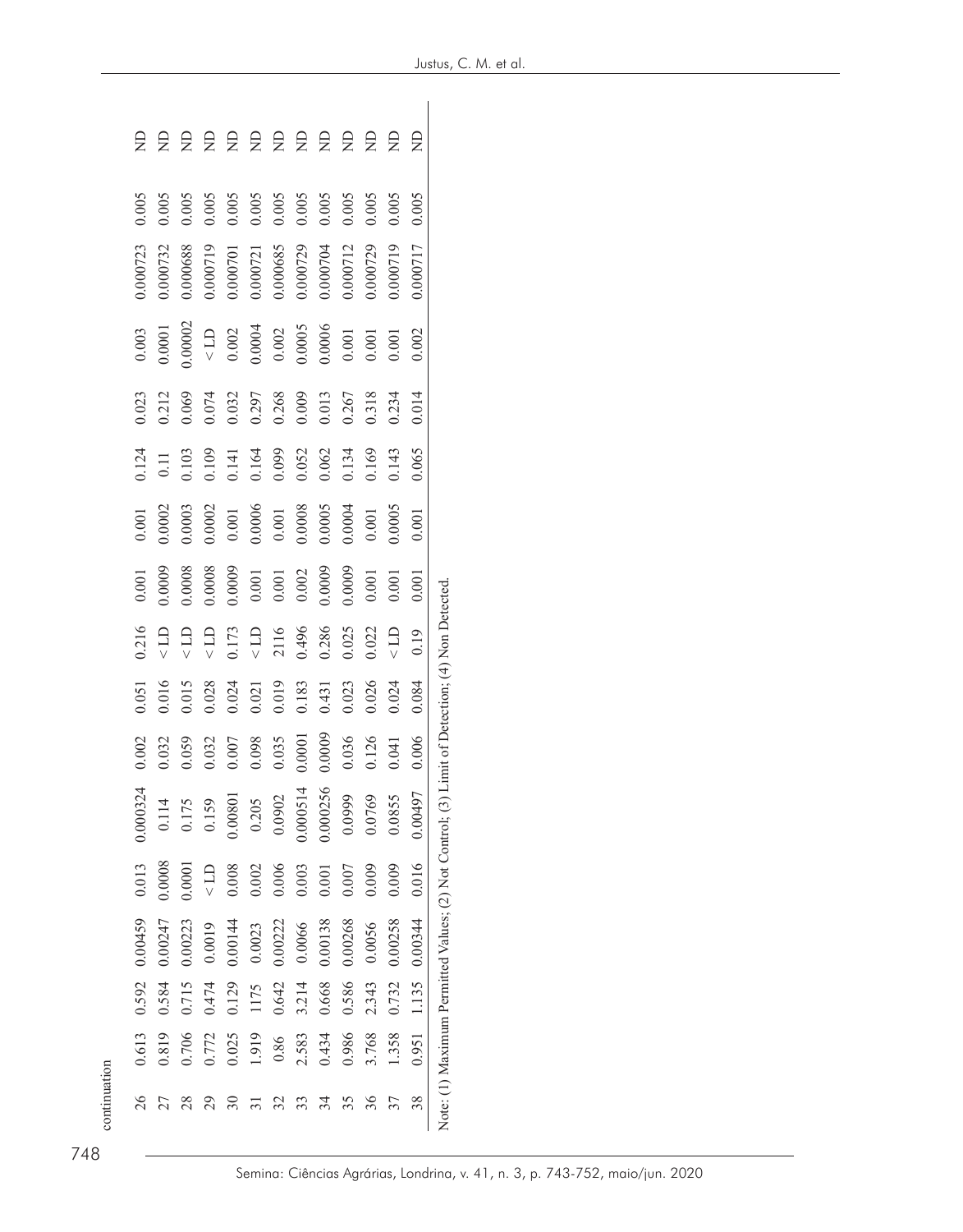In the case of Mn, the major anthropogenic additions to aquatic ecosystems are usually from domestic effluents (Wilbers, Becker, Nga, Sebesvari, & Renaud, 2014). Nonetheless, the GAS is also known to be covered by the basaltic rocks of the Serra Geral Aquifer System, which are rich in Mn and contain approximately 50 to 100 ppm (Melo, Uchôa, Dias, & Barbosa, 2012). Thus, it is expected that this element will be released in its cationic form to the aqueous solution of water bodies as a result of rock weathering. This indicates that the high levels of Mn detected in the analysis may be intrinsic to bedrock composition of the basin and the aquifer framework and not arise as a consequence of anthropogenic activities or the use of agricultural inputs.

Brazilian legislation reports that manganese levels above the recommended would not be so harmful and would be more related to the organoleptic quality of water (Portaria n. 2914, 2011). This shows that there is a need for consistent studies in order to aid in public health policies to improve not only the parameters of the legislation but also the best practices for the use of catchment water and the environmental planning of basins.

Regarding Al, it is naturally occurring in water (Gupta, Gaurav, & Kumar, 2013) at background concentrations. However, our analytical results suggest that Al and Mn levels are above their legally permitted standards in some water samples collected in the dry season. This may be related to variations in the amount of precipitation in the basin, which, in turn, affects the dilution of these elements (Wilbers et al., 2014). An increase in Al levels from rural to urban areas can also be observed, which may be due to liming practices performed in the agricultural area of the basin. A commonly used practice is the employment of calcitic limestone to neutralize aluminum in the soil, which is a potentially toxic compound for crops. Thus, the relatively low amount of Al found upstream in the rural area of Faxinal can be partially explained by this agricultural management strategy.

Like Mn, Al is also a characteristic element of the soil, and may be present in surface waters, taking part in hydrogeochemical cycles. According to Morais, Tauk-Tornisielo, Santos and Ventorini (2012), this element reaches water bodies through surface runoff in the drainage area, when the riparian vegetation is not preserved.

Regarding chemicals that pose a serious risk to human health, Hg levels above the MPV were found in all samples collected during the dry season and in some of them collected in the rainy season (Portaria n. 2914, 2011). Hg can enter the atmosphere due to traffic pollution and industrial activities and is later deposited in the soil, ultimately entering water bodies through runoff (Wang, Yinglan, Jiang, Fu, & Zheng, 2015).

According to Fetter (1993), there is little soluble inorganic Hg under natural conditions. However, some bacteria can convert metallic inorganic Hg to organic forms such as methylmercury ( $HgCH<sub>3</sub><sup>+</sup>$ ), and chlorine ethylmercury ( $C_2H_5HgCl$ ), the latter being a compound found and used in the manufacture of fungicides.

In the state of Paraná, Rodrigues, Lenzi, Luchese and Rauber (1992) reported levels of mercury higher than the recommended level for drinking water in the waters of the Paraná and Baía rivers around the region of Puerto Rico. The authors highlighted that the gold mining activities were being conducted near the Paraná River, its springs, and those of its tributaries, which pass through industrialized and urban centers, as well as regions of intense agricultural activity. The authors concluded that emergency actions should be implemented to minimize the possible damage to human health.

In Brazil, the use of pesticides containing methylmercury and ethylmercury was banned by the Ministry of Agriculture in 1975 (Ministério do Meio Ambiente [MMA], 2011). However, mercury is a persistent chemical that has remained in the environment and living organisms for a long time (Remor, Sampaio, Model, Falco, & Prudente, 2018).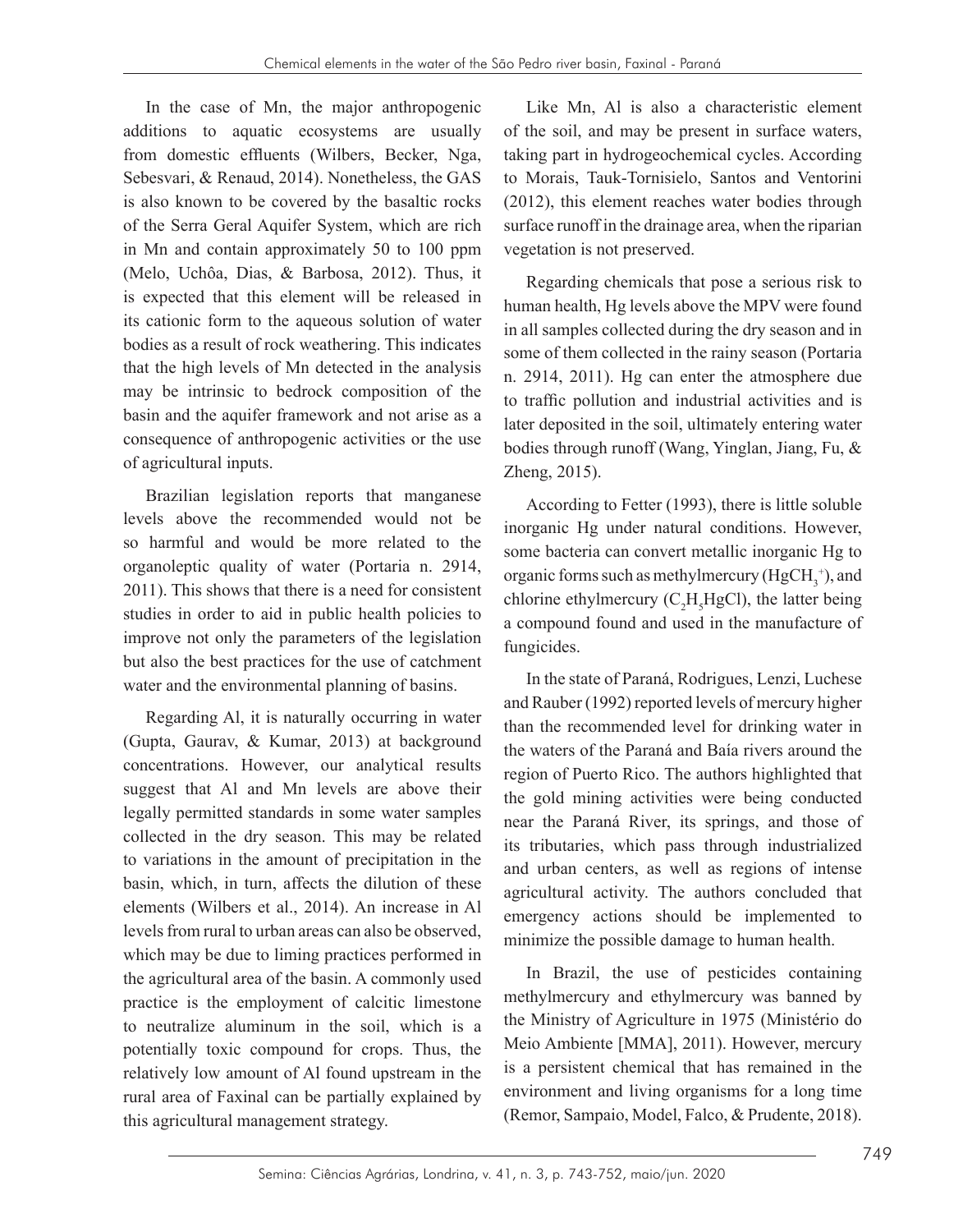Considering that the area studied is located in the Paraná River basin and that mercury persists in the environment, the probable source of contamination is also of aquatic systems can be associated with industrial waste or inputs used in different agricultural crops seasons. On the other hand, sites that were closest in the region. the environment of contamination of contamination of  $\mathbb{R}^n$  is subsequently defined with industrial  $\mathbb{R}^n$ .

The multivariate cluster analysis showed five different sample groups, grouped according to the similarity of the variables analyzed in the study area river (Figure 2). (Figure 2). Group 4 comprised most of the sampling inc manivariate ensure analysis showed live<br>different sample groups grouped according to the and where the water was collected mainly from the

points located in the agricultural area of Faxinal. This group consists mainly of sites with springs and is also characterized by the points where the highest tic systems can be associated with industrial levels of Hg were found both in the rainy and dry seasons. On the other hand, sites that were closest to the urban area constituted Groups 1, 2, 3, and 5,  $\frac{1}{2}$  and  $\frac{1}{2}$  are agreed in the agricultural area of  $\frac{1}{2}$  and  $\frac{1}{2}$ ,  $\frac{1}{2}$ ,  $\frac{1}{2}$ ,  $\frac{1}{2}$ ,  $\frac{1}{2}$ ,  $\frac{1}{2}$ ,  $\frac{1}{2}$ ,  $\frac{1}{2}$ ,  $\frac{1}{2}$ ,  $\frac{1}{2}$ ,  $\frac{1}{2}$ ,  $\frac{1}{2}$ ,  $\frac{1}{2}$ , river (Figure 2).



**Cluster Dendrogram**

hclust (\*, "average") d1

**Figure 2.** Multivariate cluster analysis: Groups formed by **Figure 2.** Multivariate cluster analysis: Groups formed by similarities of variables from sampled points. *Notes:* Spring (n), *River (r), Dam (rep), Deep well (pp), and Shallow well (pr).*  $\alpha$  (s), B and (sep), B seep well (pp), and Shallow well (ps).

According to the Brazilian legislation, Al, Zn, and Mn are references for the organoleptic standard of water potability, representing the set of parameters responsible for the sensory stimuli that affect the acceptance for human consumption, but that do not necessarily imply a risk to health, while

Cd, Cu, and Hg are considered elements that can pose a risk to human health (Portaria n. 2914, 2011).

One aspect that should be taken into consideration is the contamination of fish, since the contaminants lead to toxic effects in the contaminated organisms, with consequences for the environment (Vieira et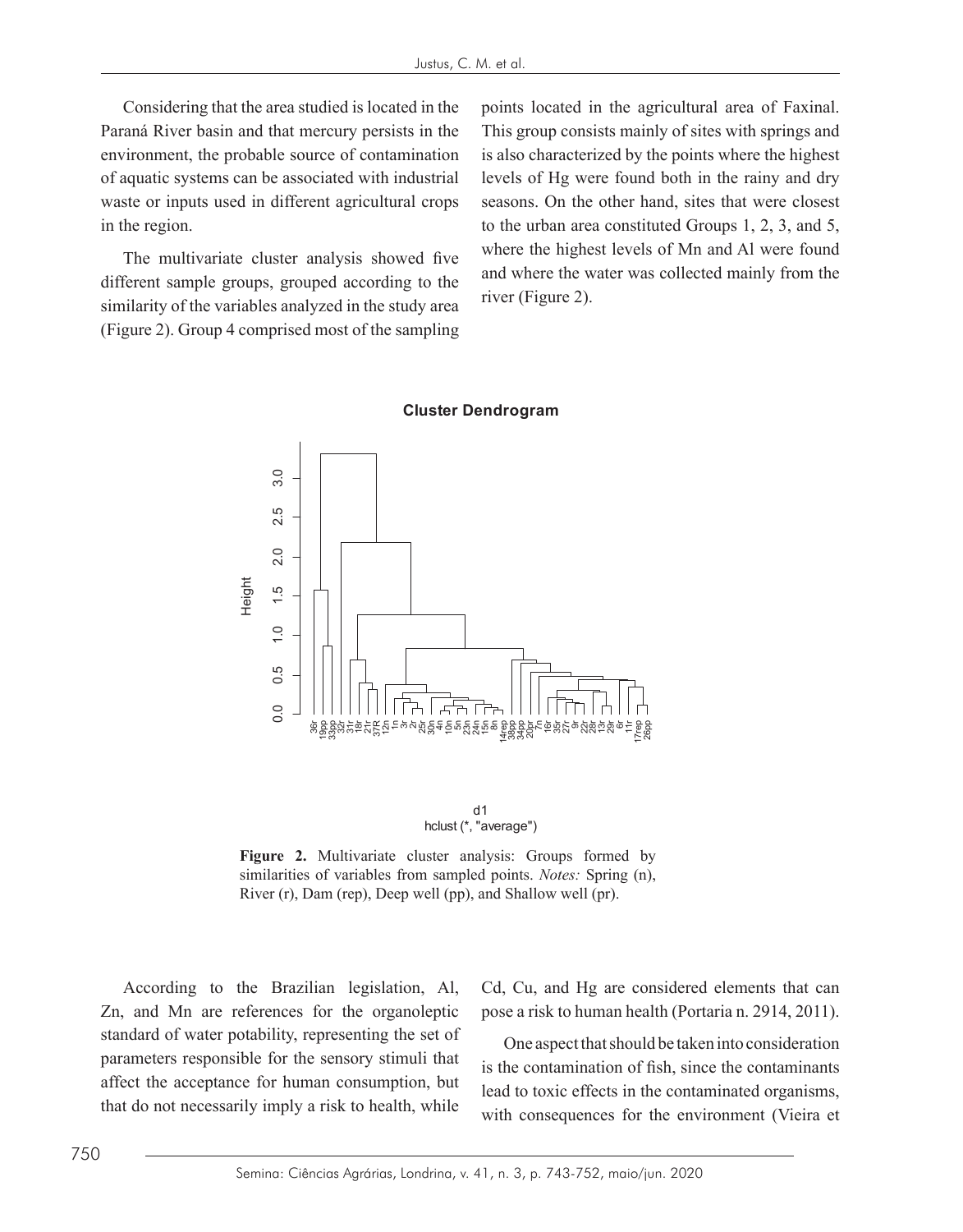al., 2016). This perspective should be addressed in future studies, given the use of water bodies in the region for fishing, fish consumption, and recreation purposes. Furthermore, considering that agricultural activities are the predominant practices around the sampled points, it is necessary to investigate not only if the occupation and use of these farmlands may be altering the levels of Hg detected in the adjacent aquatic environment but also establish periodic monitoring efforts to evaluate the behavior of this element in the ecosystem throughout the seasonal cycle.

Moreover, it is important to highlight that the presence of Organophosphates, Methylcarbamates, Chloroacetamides, Triazoles, Pyrethroids, Acetamides and Pyrazoles were detected in the Paraná River basin. The presence of these compounds is associated with the use of pesticides in irrigated rice crops. Carbofuran was the most abundant compound, along with other herbicides that are often used in this region, such as Atrazine (Chicati, Nanni, & Cézar, 2012).

Since Hg is an element with potential to cause damage to living organisms, the consequent reduction of exposure is the only effective way to reduce the environmental risk as well as its harmful effects on human health. Future investigations should be carried out during the dry season in order to better understand the seasonal cycle of this compound within the agricultural area of Faxinal to allow for a better management of the surface region of the São Pedro river basin.

In general, the levels of Mn, Al, and Hg above the MPVs set by the Brazilian Ministry of Health Ordinance 2914/2011 seem not to compromise the water quality in the surface region of the São Pedro river basin, especially because these can be a result of the intrinsic geology of the area, which may be interfering with the concentration of these substances rather than indicating an actual scenario of pollution from anthropogenic activity. This is further supported by the fact that high levels were not detected in all the sampling sites.

However, the concentrations of the chemical substances Mn, Al e Hg detected in the surface and groundwater from the São Pedro river basin during the rainy and dry seasons showed levels above those permitted by the Brazilian legislation established to ensure water quality for human consumption. This fact raises concern and highlights the need for further studies, aimed at the detection of possible sources of contamination in these waters, as well as the establishment of a continuous monitoring network that is able to alert to the potential risks to human health year-round, thus contributing to the environmental planning of the basin.

## **Acknowledgements**

We would like to thank the "Coordenação de Aperfeiçoamento de Pessoal de Nível Superior" for their financial support and the "Laboratório de Apoio a Pesquisas Agropecuárias da Universidade Estadual de Londrina" for conducting all the laboratory analyses.

## **References**

- Chiarello, M., Graeff, R. N., Minetto, L., Cemin, G., Schneider, V. E., & Moura, S. (2017). Determinação de agrotóxicos na água e sedimentos por HPLC-HRMS e sua relação com o uso e ocupação do solo. *Química Nova*, *40*(2), 158-165. doi: 10.21577/0100- 4042.20160180
- Chicati, M. L., Nanni, M. R., & Cézar, E. (2012). Chemical contamination of water in irrigated rice on Paraná State, Brazil. *Semina: Ciências Agrárias*, *33*(4), 1455-1462. doi: 10.5433/1679-0359.2012v33 n4p1455
- Fetter, C. W. (1993). *Contaminant hydrogeology* (2nd ed.). New York: Macmillan Publishing Company.
- Freire, R., Schneider, R. M., Hernandes de Freitas, F., Bonifácio, C. M., & Granhen Tavares, C. R. (2012). Monitoring of toxic chemical in the basin of Maringá stream. *Acta Scientiarum Technology*, *34*(3), 295- 302. doi: 10.4025/actascitechnol.v34i3.10302
- Gupta, N., Gaurav, S. S., & Kumar, A. (2013). Molecular basis of aluminium toxicity in plants: a review. *American Journal of Plant Sciences*, *4*(12), 21-37. doi: 10.4236/ajps.2013.412A3004